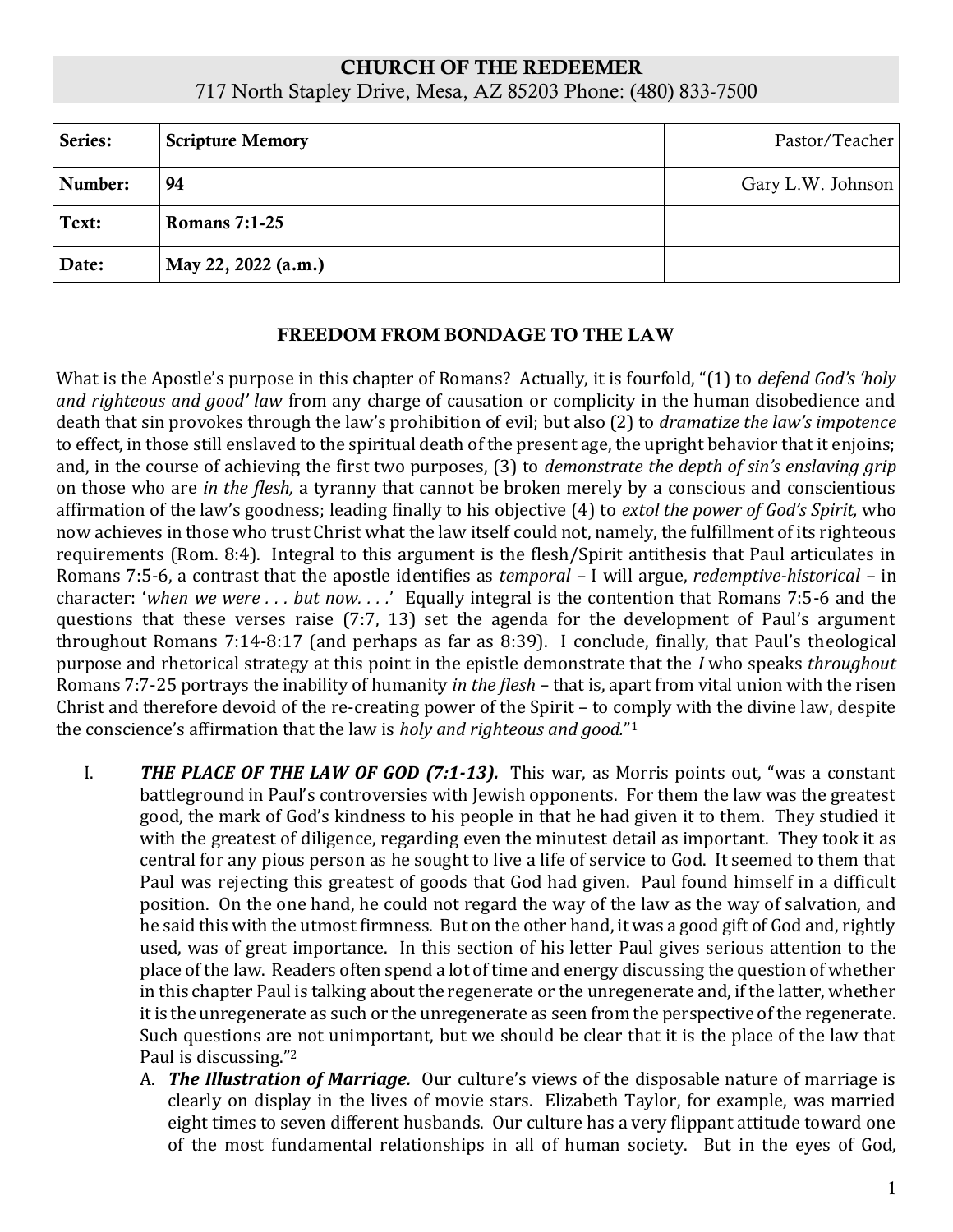marriage is an indissoluble bond, regardless of its disposable status to our surrounding culture. There are only three things that can break the bond of marriage: death, infidelity, or abandonment (cf. Matt. 19:1-9; 1 Cor. 7:15). The words of the officiating minister, drawn from Scripture, likely echo in our minds: "Therefore what God has joined together, let not man separate" (Matt. 19:6). Paul was well aware of the seriousness of the marriage bond, as were his readers, and so he used it to illustrate the believer's newfound relationship to Christ (Rom. 7:1-6).<sup>3</sup>

- B. *The Nature of the Law.* Paul asks, "Is the law therefore sinful? Absolutely not." The law is good, but people are not! Look at what the law actually does: sin is seen by the light of the law and sin is provoked by the law.
- II. **SANCTIFICATION AND THE REALITY OF REMAINING SIN (7:14-25).** Paul describes the very real sinister conflict that exists in the true Christian – we *love* the law of God but we *live* the law of sin. Some scholars who think that Christian experience is described here believe that Paul describes the substandard Christian experience that one should transcend as one matures spiritually. The attempts to limit this to substandard Christian experience are unsatisfying. The purpose of the text is to delineate the inability of the Torah to transform human experience. Paul is not drawing a psychological portrait in which believers who are defeated by sin find the secret to victory over it. His point is that the flesh (native human capacities) has no ability to observe God's commandments. Noted commentator J. R. W. Stott, for example, thinks the reference is to OT believers who did not yet possess the Spirit but loved God's law. These OT believers experienced perpetual defeat since the Spirit did not indwell them but only anointed them with power to specific tasks and ministries. Stott goes on to argue that some believers also live under the confines of 7:14-25 since their religion is legalistic and rule-based instead of being liberated by the power of the Spirit. Stott's view is unpersuasive, for Paul does not criticize legalism here but inability to keep the law. Nor is the reference here to individual believers during the OT period.<sup>4</sup>

**CONCLUSION:** G. C. Berkouwer captures well the apostle's intent: "Throughout God's Word we run into the idiom of struggle. And confession of guilt is especially common with those who know the fellowship of God. The call of the believer is always a psalm *de profundis.* It is man in touch with grace who cries: *If thou, Jehovah, shouldest mark iniquities, O Lord, who could stand?* (Ps. 130:3). Not the child of wrath but the servant of God says: *And enter not into judgment with thy servant; for in thy sight no man living is righteous*  (Ps. 143:2). It is before the throne of grace that guilt reveals itself. Self-complaint is a natural product of communion with God. When John speaks of walking in the light in which God dwells, he immediately begins to witness to the blood that cleanses us (1 John 1:7). It is when we confront the glory and grace of God that we realize we still stumble in many ways (James 3:2). To speak of the Church is to speak of the struggle to remain children of God in communion with him and to live gratefully in virtue of the forgiveness of sin. This life of sanctification proceeds in weakness, temptation, and exposure to the powers of darkness. Hence the life of the believer is fenced in with admonitions: *Ye have not yet resisted unto blood, striving against sin* (Heb. 12:4). Or in the incisive words of Paul: *Neither give place to the devil* (Eph. 4:27), or of James: *Resist the devil* (James 4:7). All these admonitions are expressions of divine grace. Grace prompted Paul to rage against the sins of the Corinthian Church, against such fornication as is not even among the Gentiles (1 Cor. 5:1), against pride (1 Cor. 5:2), against greed and irreverence (1 Cor. 11:21). Perfectionism is a premature seizure of the glory that will be: an anticipation leading irrevocably to nomism. The *second blessing* constitutes the link. The believer, who understands his justification and views his life against the backdrop of Divine grace, will gain a deeper knowledge of his own sinfulness. When Peter, stupefied by the wonderful catch of fish, confronts the goodness of his Master, he cries out: *Depart from me; for I am a sinful man, O Lord!* (Luke 5:8). Surrounded by the radiance of the Master, Peter can only bow his head. Later those other words were to cut through the night: *If all shall be offended in thee, I will never be offended*  (Matt 26:33). By these words Peter meant to envelop Christ with his fidelity and love. Christ must here